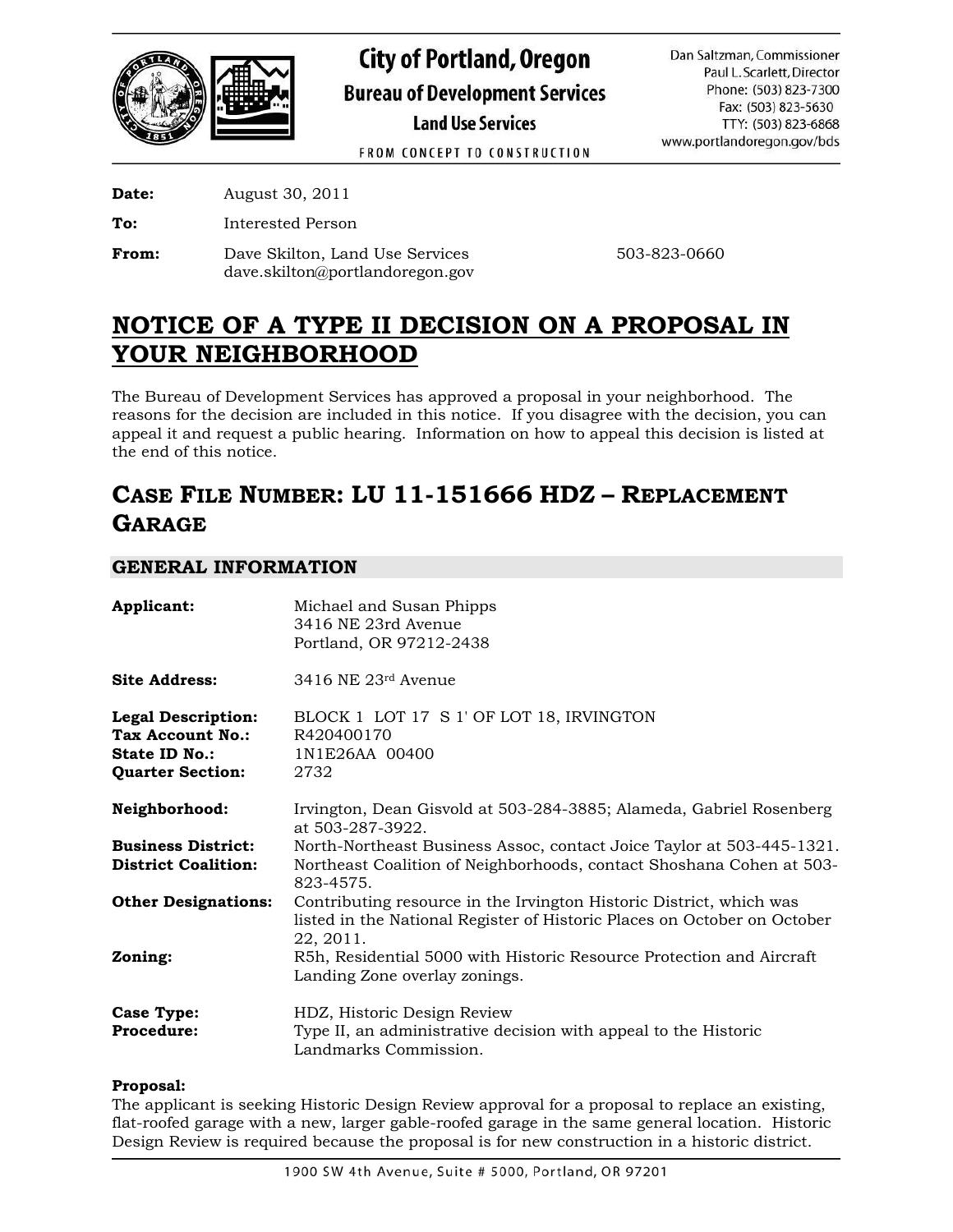### **Relevant Approval Criteria:**

In order to be approved, this proposal must comply with the approval criteria of Title 33, Portland Zoning Code. The relevant criteria are:

33.846.060 G Other Approval Criteria

# **ANALYSIS**

**Site and Vicinity:** The subject resource, built in 1927, is a modest story-and-a-half English Cottage style house on an elevated lot. The house is intact in terms of form and most details, but has secondary vinyl siding and replacement windows. It is evaluated as a contributing resource in the Irvington Historic District.

Platted in the late Nineteenth Century, today's Irvington Historic District represents the first additions to Portland that employed restrictive covenants from the outset. These included the exclusion of most non-residential uses from the interior of the neighborhood, and where nonresidential uses were allowed, such as the fire station and the telephone exchange, the buildings were purposely disguised to appear more residential in character. Other deed restrictions excluded minority groups, established uniform front setbacks, and required minimum expenditure on new buildings. The area developed generally from southwest to northeast and its growth was greatly influenced by the installation of streetcar lines that introduced an easy commuting option to downtown.

The contributing resources in Irvington range in design character from expressions of the late Victorian Era styles, especially Queen Anne, through the many Period Revival modes of the early decades of the Twentieth Century, to a few early modernist examples. There is also a wide diversity in the sizes of lots and houses. In terms of the streetscape, the numbered northsouth avenues in Irvington vary dramatically in width, and they mostly form rather long block faces which the houses generally address. The named east-west street block faces are more consistent in length, almost all being traditional 200' Portland blocks. All are lined with mature street trees. Original development in many cases included garages or other accessory structures, typically facing side streets on corner lots and accessed by a variety of driveway types on mid-block sites. Garages that were added after original construction, but still within the historic period, were sometimes built at the sidewalk and/or out of architectural character with the house.

**Zoning:** The single-dwelling zones, including R5, are intended to preserve land for housing and to provide housing opportunities for individual households. The zones implement the comprehensive plan policies and designations for single-dwelling housing.

The Historic Resource Protection Overlay zone protects certain historic resources in the region and preserves significant parts of the region's heritage. The regulations implement Portland's Comprehensive Plan policies that address historic preservation. These policies recognize the role historic resources have in promoting the education and enjoyment of those living in and visiting the region. The regulations foster pride among the region's citizens in their city and its heritage. Historic preservation beautifies the city, promotes the city's economic health, and helps to preserve and enhance the value of historic properties.

The Aircraft Landing Overlay Zone provides safer operating conditions for aircraft in the vicinity of Portland International Airport by limiting the height of structures, vegetation, and construction equipment.

**Land Use History:** City records indicate there are no prior land use reviews for this site.

**Notice of Proposal:** A "Notice of Proposal in Your Neighborhood" was mailed on July 28, 2011.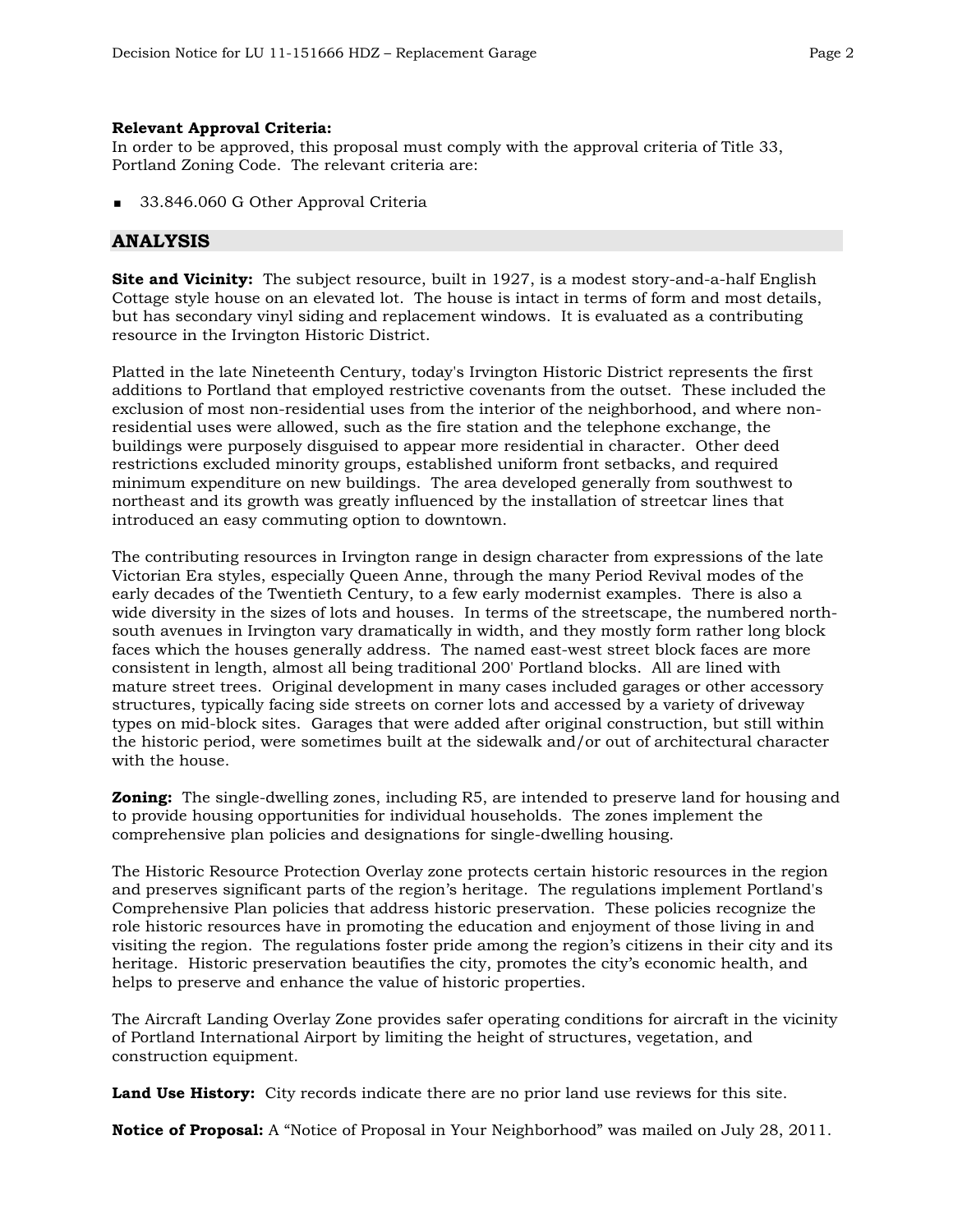**Agency Review:** None of the notified Bureaus has responded with issues or concerns. **Neighborhood Review:** One written response has been received from either the Neighborhood Association or notified property owners in response to the proposal.

 Dean Gisvold, Chair of the Irvington Community Association Land Use Committee, wrote on August 18, 2011, raising no objection to the design but objecting to the continuation of a garage in the side and rear setbacks.

**Staff Response:** The proposed garage is set back more than 40 feet from the front property line; its plan dimensions do not exceed 24 feet by 24 feet; its height is less than 15 feet and its walls are less than 10 feet tall; it contains no space for living, sleeping, eating, cooking, or sanitation; and it has no dormers less than 5 feet from a property line. The proposal therefore meets the requirements of 33.110.253 D for a garage allowed outright in the side and rear setbacks in the R5 zone.

# **ZONING CODE APPROVAL CRITERIA**

## **Chapter 33.846.060 - Historic Design Review**

## **Purpose of Historic Design Review**

Historic Design Review ensures the conservation and enhancement of the special characteristics of historic resources.

## **Historic Design Review Approval Criteria**

Requests for historic design review will be approved if the review body finds the applicant has shown that all of the approval criteria have been met.

**Findings:** The site is within the Irvington Historic District and the proposal is for nonexempt treatment. Therefore Historic Design Review approval is required. The approval criteria are those listed in *33.846.060 G – Other Approval Criteria*.

*Staff has considered all guidelines and addressed only those applicable to this proposal.* 

# **33.846.060 G - Other Approval Criteria**

**1. Historic character.** The historic character of the property will be retained and preserved. Removal of historic materials or alteration of features and spaces that contribute to the property's historic significance will be avoided.

**Findings:** The "property" that has been designated, by virtue of its listing in the National Register of Historic Places, is the Irvington Historic District, not the individual resource, which would not be eligible for designation on its own merits. The proposal is to replace an existing, deteriorated garage with a slightly larger structure in the same location. The net effect on the historic district will be negligible because both the existing and new garages are set back far from the street in the traditional pattern of garages in the neighborhood. *This criterion is met* 

**4. Historic features.** Generally, deteriorated historic features will be repaired rather than replaced. Where the severity of deterioration requires replacement, the new feature will match the old in design, color, texture, and other visual qualities and, where practical, in materials. Replacement of missing features must be substantiated by documentary, physical, or pictorial evidence.

**Findings:** The existing garage is not identified as a historic feature of the site. *This criterion is not applicable.*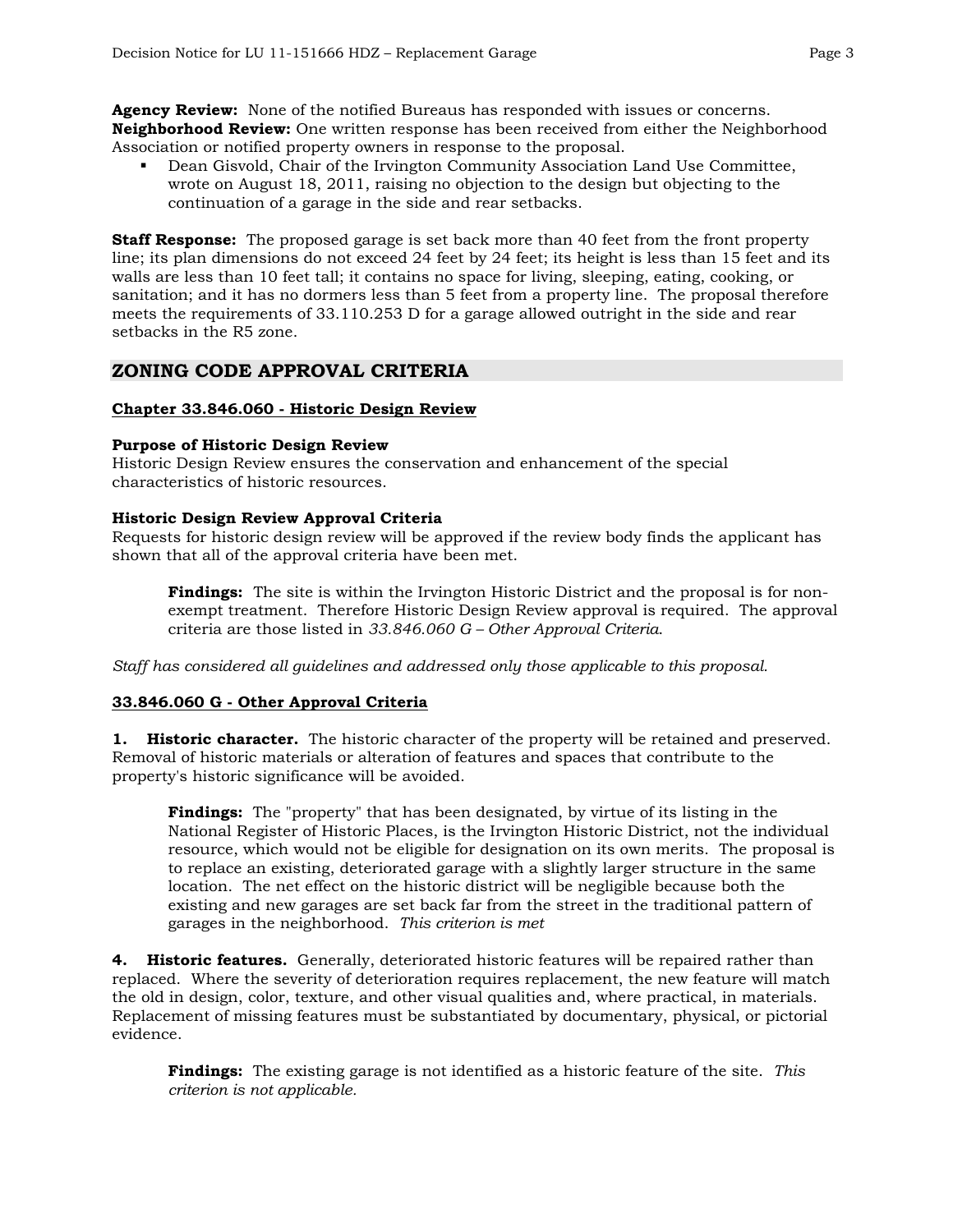**7. Differentiate new from old.** New additions, exterior alterations, or related new construction will not destroy historic materials that characterize a property. New work will be differentiated from the old.

**8. Architectural compatibility.** New additions, exterior alterations, or related new construction will be compatible with the resource's massing, size, scale, and architectural features. When retrofitting buildings or sites to improve accessibility for persons with disabilities, design solutions will not compromise the architectural integrity of the historic resource.

**10. Hierarchy of compatibility.** Exterior alterations and additions will be designed to be compatible primarily with the original resource, secondarily with adjacent properties, and finally, if located within a Historic or Conservation District, with the rest of the district. Where practical, compatibility will be pursued on all three levels.

**Findings for 7, 8, and 10:** The proposed garage strikes an appropriate balance between differentiation and compatibility. Close examination of the proposed new structure would reveal the use of modern materials but casual observers would not have their attention drawn to it as a conspicuous or out-of-place object in the historic district. The proposed materials and detailing are similar in visual characteristics to those on the house, and the garage itself fits the strong pattern of rear yard garages, in the setbacks and accessed by driveways near the side property line. *These criteria are met.* 

# **DEVELOPMENT STANDARDS**

Unless specifically required in the approval criteria listed above, this proposal does not have to meet the development standards in order to be approved during this review process. The plans submitted for a building or zoning permit must demonstrate that all development standards of Title 33 can be met, or have received an Adjustment or Modification via a land use review prior to the approval of a building or zoning permit.

## **CONCLUSIONS**

This straightforward proposal to replace a deteriorated garage with a slightly larger structure in the same location will serve the owner's needs without having an adverse effect on the character of the Irvington Historic District. The purpose of the Historic Design Review process is to ensure that additions, new construction, and exterior alterations to historic resources do not compromise their ability to convey historic significance. This proposal meets the applicable Historic Design Review criteria and therefore warrants approval.

## **ADMINISTRATIVE DECISION**

Approval of a replacement garage on a contributing resource in the Irvington Historic District;

Approval per Exhibits C-1 through C-4, signed and dated August 25, 2011, subject to the following condition:

A. As part of the building permit application submittal, each of the 4 required site plans and any additional drawings must reflect the information and design approved by this land use review as indicated in Exhibits C-1 through C-4. The sheets on which this information appears must be labeled, "Proposal and design as approved in Case File # LU 11-151666 HDZ. No field changes allowed."

### **Staff Planner: Dave Skilton**

Dave Shito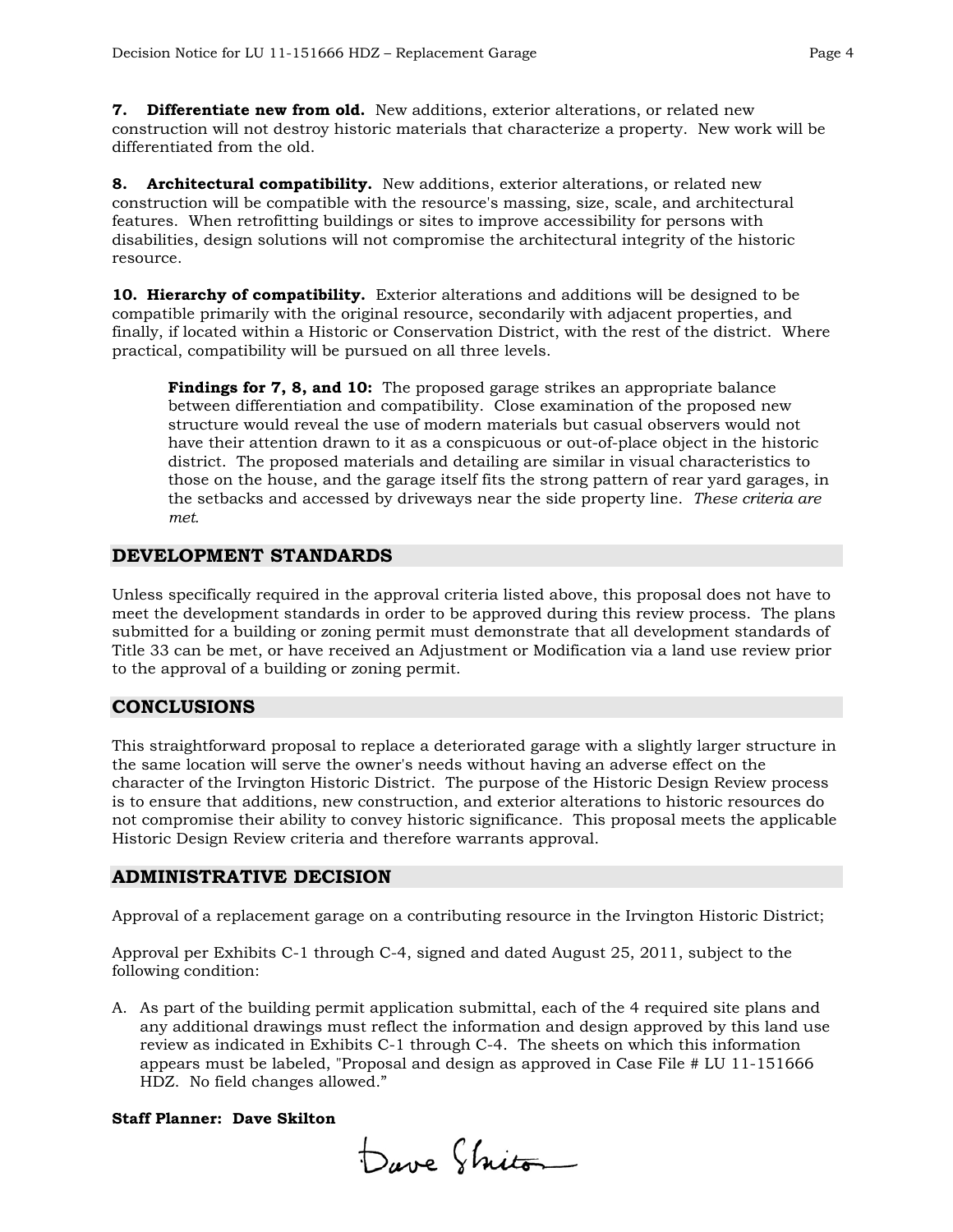| Decision rendered by: |                                                                    | on August 25, 2011. |
|-----------------------|--------------------------------------------------------------------|---------------------|
|                       | By authority of the Director of the Bureau of Development Services |                     |

### **Decision mailed: August 30, 2011**

**About this Decision.** This land use decision is **not a permit** for development. Permits may be required prior to any work. Contact the Development Services Center at 503-823-7310 for information about permits.

**Procedural Information.** The application for this land use review was submitted on June 24, 2011, and was determined to be complete on **July 22, 2011**.

*Zoning Code Section 33.700.080* states that Land Use Review applications are reviewed under the regulations in effect at the time the application was submitted, provided that the application is complete at the time of submittal, or complete within 180 days. Therefore this application was reviewed against the Zoning Code in effect on June 24, 2011.

*ORS 227.178* states the City must issue a final decision on Land Use Review applications within 120-days of the application being deemed complete. The 120-day review period may be waived or extended at the request of the applicant. In this case, the applicant did not waive or extend the 120-day review period.

#### **Some of the information contained in this report was provided by the applicant.**

As required by Section 33.800.060 of the Portland Zoning Code, the burden of proof is on the applicant to show that the approval criteria are met. The Bureau of Development Services has independently reviewed the information submitted by the applicant and has included this information only where the Bureau of Development Services has determined the information satisfactorily demonstrates compliance with the applicable approval criteria. This report is the decision of the Bureau of Development Services with input from other City and public agencies.

**Conditions of Approval.** If approved, this project may be subject to a number of specific conditions, listed above. Compliance with the applicable conditions of approval must be documented in all related permit applications. Plans and drawings submitted during the permitting process must illustrate how applicable conditions of approval are met. Any project elements that are specifically required by conditions of approval must be shown on the plans, and labeled as such.

These conditions of approval run with the land, unless modified by future land use reviews. As used in the conditions, the term "applicant" includes the applicant for this land use review, any person undertaking development pursuant to this land use review, the proprietor of the use or development approved by this land use review, and the current owner and future owners of the property subject to this land use review.

**Appealing this decision.** This decision may be appealed to the Historic Landmarks Commission, which will hold a public hearing. Appeals must be filed **by 4:30 PM on September 13, 2011** at 1900 SW Fourth Ave. Appeals can be filed Tuesday through Friday on the first floor of the Development Services Center until 3 p.m. After 3 p.m. and Mondays, appeals must be submitted to the receptionist at the front desk on the fifth floor. **An appeal fee of \$250 will be charged**. The appeal fee will be refunded if the appellant prevails. There is no fee for ONI recognized organizations appealing a land use decision for property within the organization's boundaries. The vote to appeal must be in accordance with the organization's bylaws. Assistance in filing the appeal and information on fee waivers is available from BDS in the Development Services Center. Please see the appeal form for additional information.

The file and all evidence on this case are available for your review by appointment only. Please call the Request Line at our office, 1900 SW Fourth Avenue, Suite 5000, phone 503-823-7617,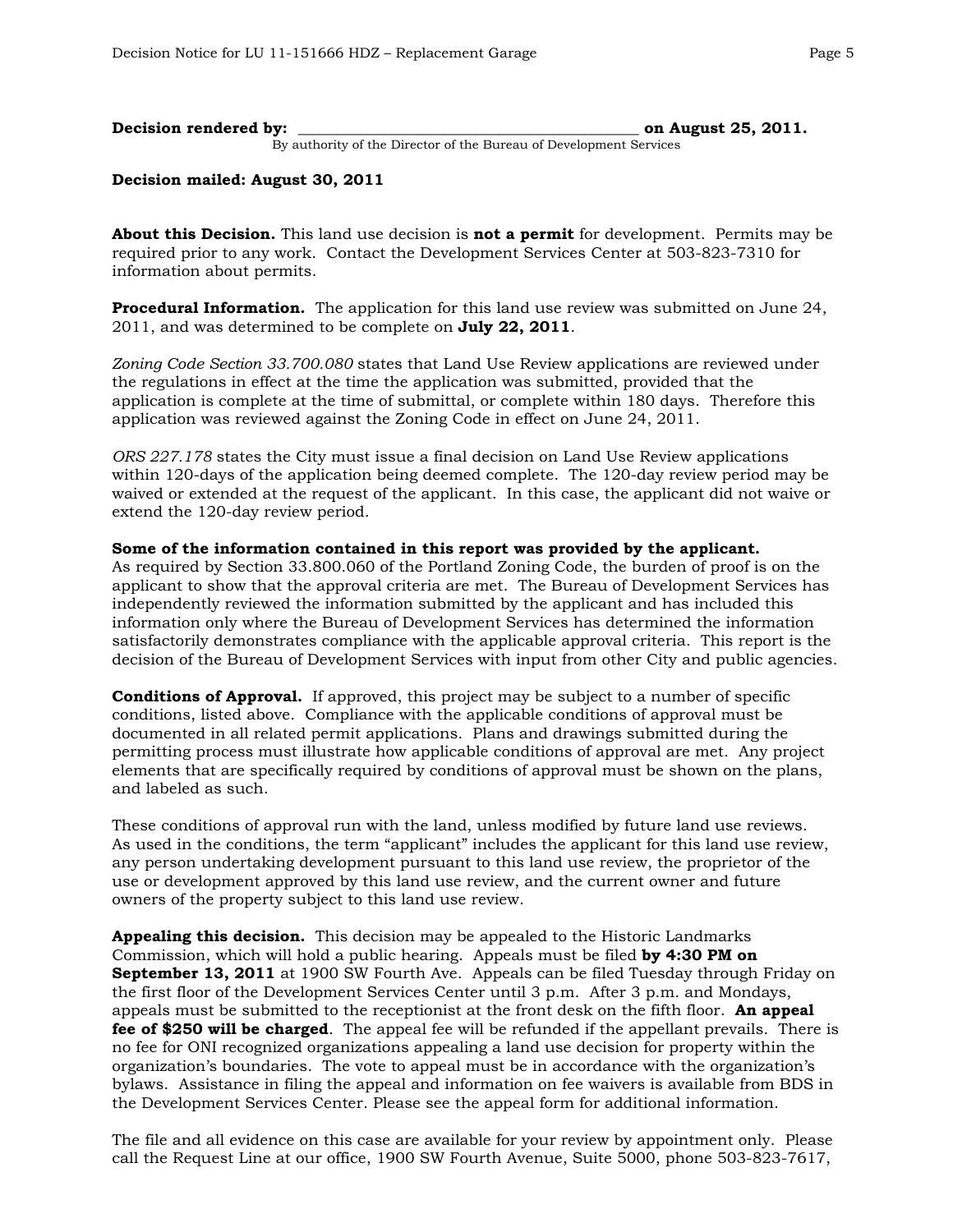to schedule an appointment. I can provide some information over the phone. Copies of all information in the file can be obtained for a fee equal to the cost of services. Additional information about the City of Portland, city bureaus, and a digital copy of the Portland Zoning Code is available on the internet at [www.portlandonline.com](http://www.ci.portland.or.us/).

**Attending the hearing.** If this decision is appealed, a hearing will be scheduled, and you will be notified of the date and time of the hearing. The decision of the Historic Landmarks Commission is final; any further appeal must be made to the Oregon Land Use Board of Appeals (LUBA) within 21 days of the date of mailing the decision, pursuant to ORS 197.620 and 197.830. Contact LUBA at 550 Capitol St. NE, Suite 235, Salem, Oregon 97301, or phone 1-503-373-1265 for further information.

Failure to raise an issue by the close of the record at or following the final hearing on this case, in person or by letter, may preclude an appeal to the Land Use Board of Appeals (LUBA) on that issue. Also, if you do not raise an issue with enough specificity to give the Historic Landmarks Commission an opportunity to respond to it, that also may preclude an appeal to LUBA on that issue.

### **Recording the final decision.**

If this Land Use Review is approved the final decision must be recorded with the Multnomah County Recorder. A few days prior to the last day to appeal, the City will mail instructions to the applicant for recording the documents associated with their final land use decision.

- *Unless appealed,* The final decision may be recorded on or after **September 14, 2011**.
- A building or zoning permit will be issued only after the final decision is recorded.

The applicant, builder, or a representative may record the final decision as follows:

- By Mail: Send the two recording sheets (sent in separate mailing) and the final Land Use Review decision with a check made payable to the Multnomah County Recorder to: Multnomah County Recorder, P.O. Box 5007, Portland OR 97208. The recording fee is identified on the recording sheet. Please include a self-addressed, stamped envelope.
- In Person: Bring the two recording sheets (sent in separate mailing) and the final Land Use Review decision with a check made payable to the Multnomah County Recorder to the County Recorder's office located at 501 SE Hawthorne Boulevard, #158, Portland OR 97214. The recording fee is identified on the recording sheet.

For further information on recording, please call the County Recorder at 503-988-3034 For further information on your recording documents please call the Bureau of Development Services Land Use Services Division at 503-823-0625.

**Expiration of this approval.** An approval expires three years from the date the final decision is rendered unless a building permit has been issued, or the approved activity has begun.

Where a site has received approval for multiple developments, and a building permit is not issued for all of the approved development within three years of the date of the final decision, a new land use review will be required before a permit will be issued for the remaining development, subject to the Zoning Code in effect at that time.

Zone Change and Comprehensive Plan Map Amendment approvals do not expire.

**Applying for your permits.** A building permit, occupancy permit, or development permit may be required before carrying out an approved project. At the time they apply for a permit, permittees must demonstrate compliance with:

All conditions imposed herein;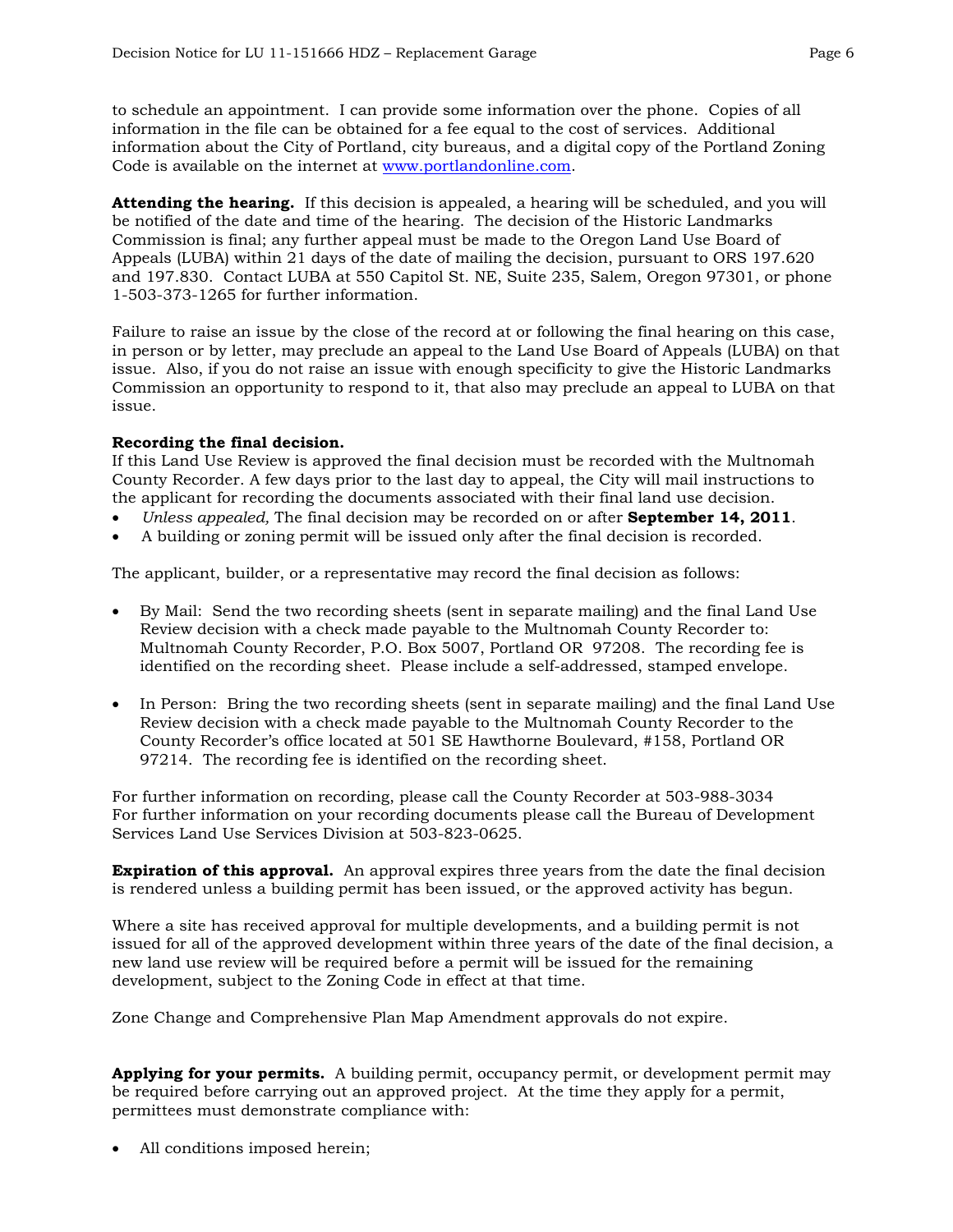- All applicable development standards, unless specifically exempted as part of this land use review;
- All requirements of the building code; and
- All provisions of the Municipal Code of the City of Portland, and all other applicable ordinances, provisions and regulations of the City.

# **EXHIBITS**

# NOT ATTACHED UNLESS INDICATED

- A. Applicant's Statement
- B. Zoning Map (attached)
- C. Plans/Drawings:
	- 1. Site Plan (attached)
	- 2. Elevations (attached)
	- 3. Siding Detail
	- 4. Window Details
- D. Notification information:
	- 1. Mailing list
	- 2. Mailed notice
- E. Agency Responses:
	- 1. Bureau of Environmental Services
	- 2. Water Bureau
	- 3. Life Safety Review Section of BDS
- F. Correspondence:
	- 1. Dean Gisvold, Chair of the Irvington Community Association Land Use Committee, wrote on August 18, 2011, raising no objection to the design but objecting to the continuation of a garage in the side and rear setbacks.
- G. Other:
	- 1. Original LU Application
	- 2. Site History Research

**The Bureau of Development Services is committed to providing equal access to information and hearings. Please notify us no less than five business days prior to the event if you need special accommodations. Call 503-823-7300 (TTY 503-823-6868).**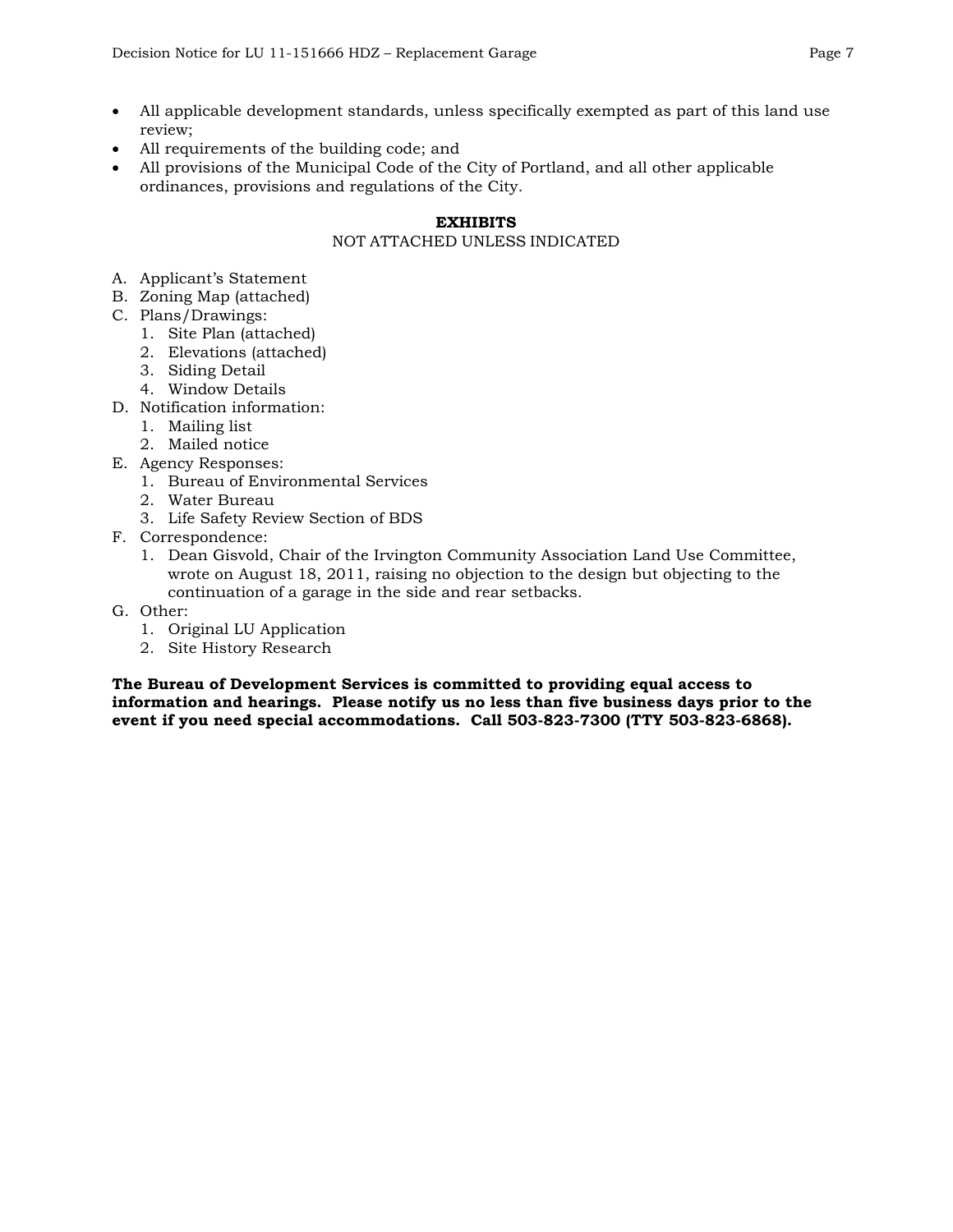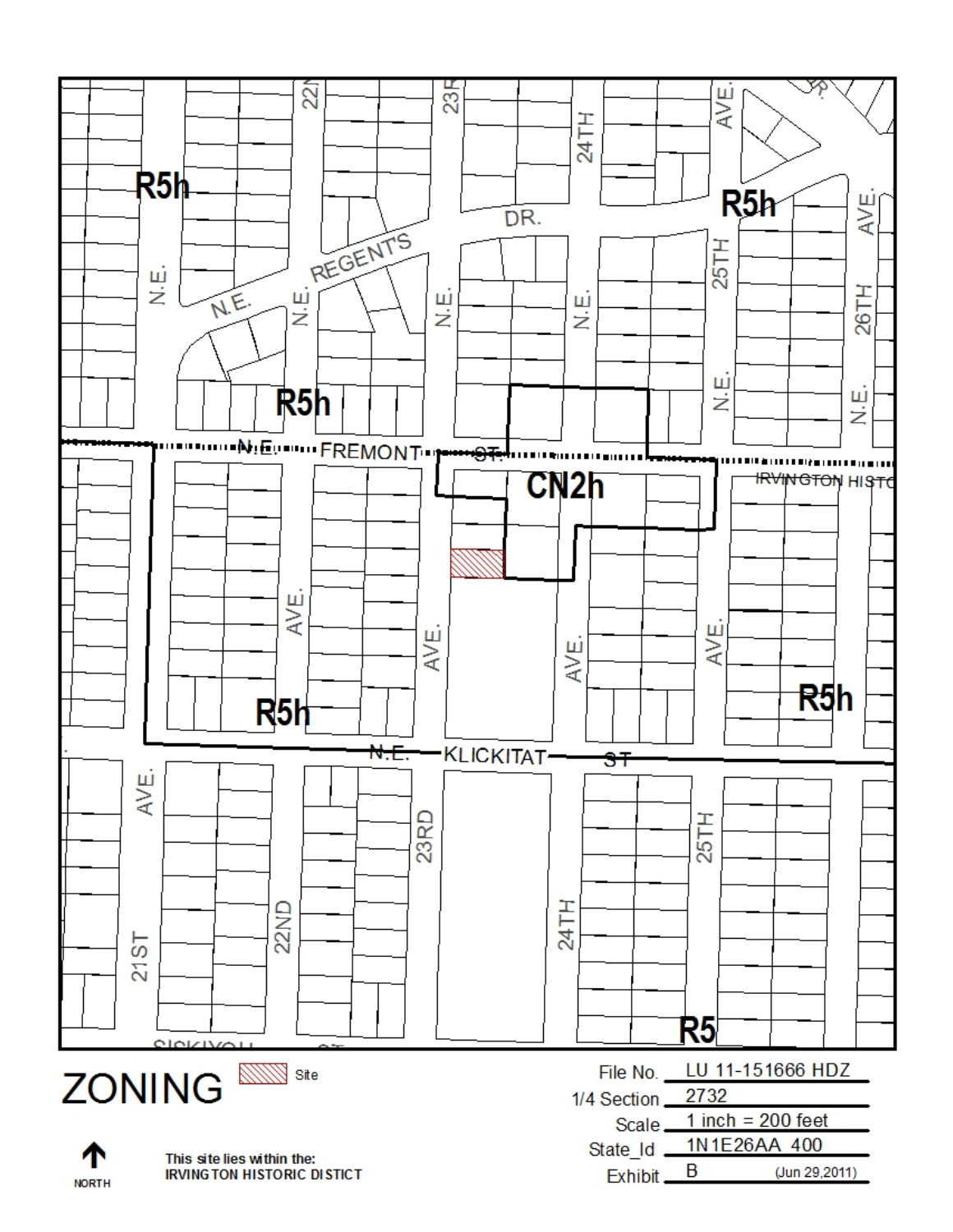